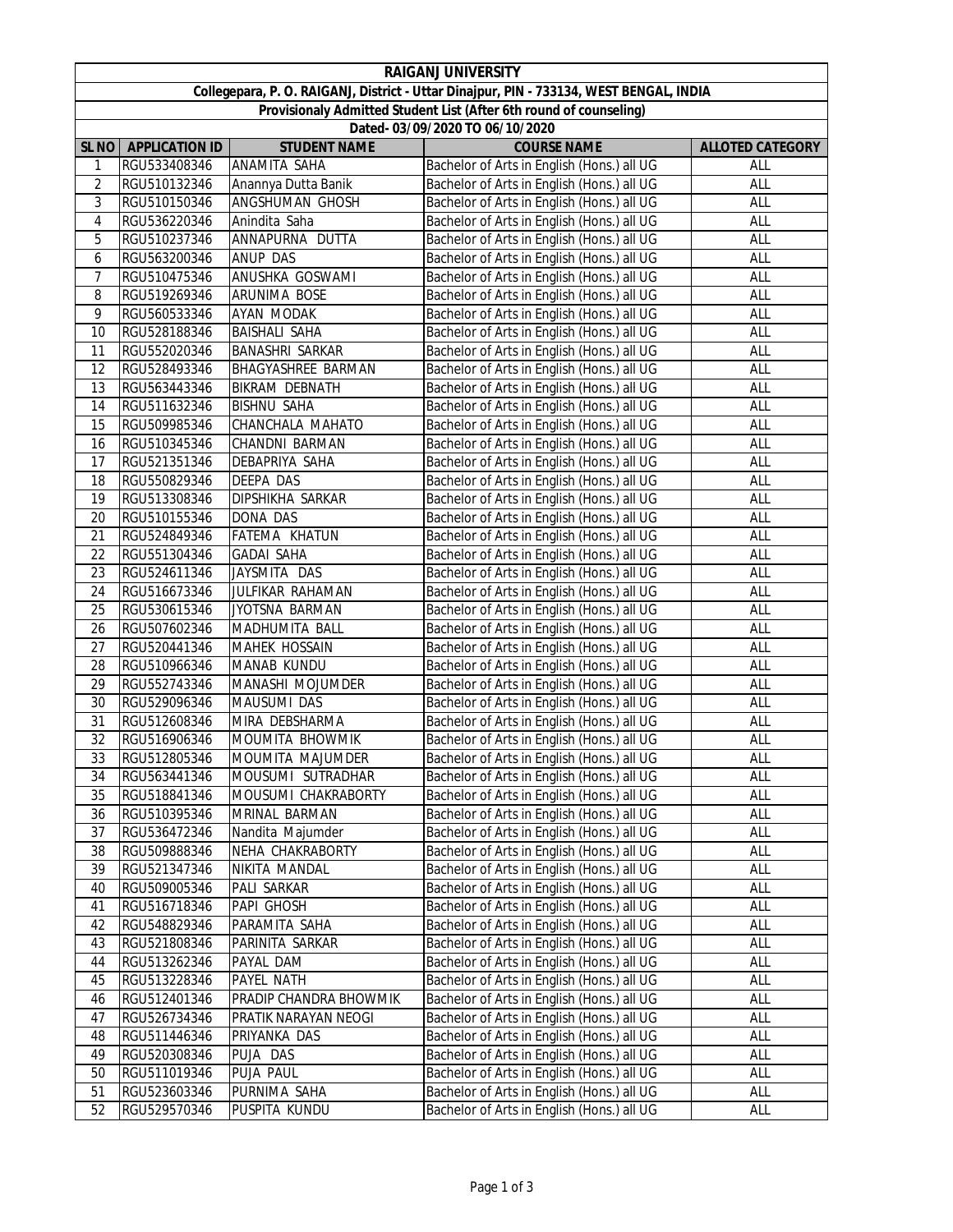| Provisionaly Admitted Student List (After 6th round of counseling) |                              |                              |                                                                                          |                         |  |  |  |
|--------------------------------------------------------------------|------------------------------|------------------------------|------------------------------------------------------------------------------------------|-------------------------|--|--|--|
| Dated-03/09/2020 TO 06/10/2020                                     |                              |                              |                                                                                          |                         |  |  |  |
| SL <sub>NO</sub>                                                   | <b>APPLICATION ID</b>        | <b>STUDENT NAME</b>          | <b>COURSE NAME</b>                                                                       | <b>ALLOTED CATEGORY</b> |  |  |  |
| 53<br>54                                                           | RGU524104346                 | RUMPA DAS<br>SANHITA MOHANTA | Bachelor of Arts in English (Hons.) all UG<br>Bachelor of Arts in English (Hons.) all UG | ALL                     |  |  |  |
| 55                                                                 | RGU518263346<br>RGU511359346 | SAWLI BOSE                   | Bachelor of Arts in English (Hons.) all UG                                               | ALL<br>ALL              |  |  |  |
| 56                                                                 | RGU520545346                 | SAYAN ROY                    | Bachelor of Arts in English (Hons.) all UG                                               | ALL                     |  |  |  |
| 57                                                                 | RGU526650346                 | SHARMISTHA DAS               | Bachelor of Arts in English (Hons.) all UG                                               | ALL                     |  |  |  |
| 58                                                                 | RGU549645346                 | SHAYANTI DAS                 | Bachelor of Arts in English (Hons.) all UG                                               | ALL                     |  |  |  |
| 59                                                                 | RGU512904346                 | Shipra Das                   | Bachelor of Arts in English (Hons.) all UG                                               | <b>ALL</b>              |  |  |  |
| 60                                                                 | RGU565670346                 | SHREYA DAM                   | Bachelor of Arts in English (Hons.) all UG                                               | ALL                     |  |  |  |
| 61                                                                 | RGU516604346                 | SHREYA DEY                   | Bachelor of Arts in English (Hons.) all UG                                               | <b>ALL</b>              |  |  |  |
| 62                                                                 | RGU555663346                 | SIDDHARTHA DEY               | Bachelor of Arts in English (Hons.) all UG                                               | <b>ALL</b>              |  |  |  |
| 63                                                                 | RGU514296346                 | SNEHA MAHATO                 | Bachelor of Arts in English (Hons.) all UG                                               | ALL                     |  |  |  |
| 64                                                                 | RGU551844346                 | SNIGDHA SAMAJDAR             | Bachelor of Arts in English (Hons.) all UG                                               | <b>ALL</b>              |  |  |  |
| 65                                                                 | RGU527049346                 | SOURAV SARKAR                | Bachelor of Arts in English (Hons.) all UG                                               | ALL                     |  |  |  |
| 66                                                                 | RGU521016346                 | SREEJANI PODDAR              | Bachelor of Arts in English (Hons.) all UG                                               | ALL                     |  |  |  |
| 67                                                                 | RGU530677346                 | SRISHTI SIKDAR               | Bachelor of Arts in English (Hons.) all UG                                               | ALL                     |  |  |  |
| 68                                                                 | RGU513366346                 | SUBARNA SAHA                 | Bachelor of Arts in English (Hons.) all UG                                               | ALL                     |  |  |  |
| 69                                                                 | RGU521624346                 | <b>SUBHA KANTI DAS</b>       | Bachelor of Arts in English (Hons.) all UG                                               | ALL                     |  |  |  |
| 70                                                                 | RGU530105346                 | SUBHANKAR DAS                | Bachelor of Arts in English (Hons.) all UG                                               | ALL                     |  |  |  |
| 71                                                                 | RGU520370346                 | SUBHANKAR GHOSH              | Bachelor of Arts in English (Hons.) all UG                                               | ALL                     |  |  |  |
| 72                                                                 | RGU508185346                 | SUBHOJIT DUTTA               | Bachelor of Arts in English (Hons.) all UG                                               | ALL                     |  |  |  |
| 73                                                                 | RGU508200346                 | SUCHETA BOSE                 | Bachelor of Arts in English (Hons.) all UG                                               | ALL                     |  |  |  |
| 74                                                                 | RGU539503346                 | SUNITA MANDAL                | Bachelor of Arts in English (Hons.) all UG                                               | ALL                     |  |  |  |
| 75                                                                 | RGU511674346                 | SURAJIT SAHA                 | Bachelor of Arts in English (Hons.) all UG                                               | ALL                     |  |  |  |
| 76                                                                 | RGU511498346                 | SUSAMA SARKAR                | Bachelor of Arts in English (Hons.) all UG                                               | ALL                     |  |  |  |
| 77                                                                 | RGU508571346                 | <b>TAMANISHA CHAKRABORTY</b> | Bachelor of Arts in English (Hons.) all UG                                               | ALL                     |  |  |  |
| 78                                                                 | RGU551117346                 | <b>TANU BARMAN</b>           | Bachelor of Arts in English (Hons.) all UG                                               | ALL                     |  |  |  |
| 79                                                                 | RGU510347346                 | TAUFIQUA HASSAN              | Bachelor of Arts in English (Hons.) all UG                                               | ALL                     |  |  |  |
| 80                                                                 | RGU509498346                 | <b>TOSHA DEB</b>             | Bachelor of Arts in English (Hons.) all UG                                               | ALL                     |  |  |  |
| 81                                                                 | RGU514897346                 | <b>TRIPTI ROY</b>            | Bachelor of Arts in English (Hons.) all UG                                               | ALL                     |  |  |  |
| 82                                                                 | RGU536222346                 | <b>TUFAN SINGHA</b>          | Bachelor of Arts in English (Hons.) all UG                                               | ALL                     |  |  |  |
| 83                                                                 | RGU511115346                 | <b>UMA GOSWAMI</b>           | Bachelor of Arts in English (Hons.) all UG                                               | ALL                     |  |  |  |
| 84                                                                 | RGU563099346                 | <b>WAJED ALI</b>             | Bachelor of Arts in English (Hons.) all UG                                               | ALL                     |  |  |  |
| 85                                                                 | RGU529256346                 | WASIM REJA                   | Bachelor of Arts in English (Hons.) all UG                                               | ALL                     |  |  |  |
| 86                                                                 | RGU511266346                 | Arif Istakher                | Bachelor of Arts in English (Hons.) all UG                                               | <b>GENPWD</b>           |  |  |  |
| 87                                                                 | RGU552521346                 | <b>BABY NAJMIN</b>           | Bachelor of Arts in English (Hons.) all UG                                               | <b>GENPWD</b>           |  |  |  |
| 88                                                                 | RGU506562346                 | SAMBIT BOSE                  | Bachelor of Arts in English (Hons.) all UG                                               | <b>GENPWD</b>           |  |  |  |
| 89                                                                 | RGU515458346                 | JAHABAD HOSSAIN              | Bachelor of Arts in English (Hons.) all UG                                               | OBCA                    |  |  |  |
| 90                                                                 | RGU572894346                 | MAMUN AL REJA                | Bachelor of Arts in English (Hons.) all UG                                               | OBCA                    |  |  |  |
| 91                                                                 | RGU526095346                 | MASUMA AMIN                  | Bachelor of Arts in English (Hons.) all UG                                               | OBCA                    |  |  |  |
| 92                                                                 | RGU538380346                 | mortuja begam                | Bachelor of Arts in English (Hons.) all UG                                               | OBCA                    |  |  |  |
| 93                                                                 | RGU520174346                 | MOUSOMI PARVIN               | Bachelor of Arts in English (Hons.) all UG                                               | OBCA                    |  |  |  |
| 94                                                                 | RGU539624346                 | MUSTAKIM ALAM                | Bachelor of Arts in English (Hons.) all UG                                               | OBCA                    |  |  |  |
| 95                                                                 | RGU510170346                 | NASIMA AKHTAR                | Bachelor of Arts in English (Hons.) all UG                                               | OBCA                    |  |  |  |
| 96                                                                 | RGU526872346                 | NOWAJ SARIF                  | Bachelor of Arts in English (Hons.) all UG                                               | OBCA                    |  |  |  |
| 97                                                                 | RGU525950346                 | RUPSENA KHATUN               | Bachelor of Arts in English (Hons.) all UG                                               | OBCA                    |  |  |  |
| 98                                                                 | RGU529787346                 | SAIMA AKTARI                 | Bachelor of Arts in English (Hons.) all UG                                               | OBCA                    |  |  |  |
| 99                                                                 | RGU558478346                 | SALUJA IYASMIN               | Bachelor of Arts in English (Hons.) all UG                                               | OBCA                    |  |  |  |
| 100                                                                | RGU510032346                 | Sayeda Sultana               | Bachelor of Arts in English (Hons.) all UG                                               | OBCA                    |  |  |  |
| 101                                                                | RGU520274346                 | TANIA SARKAR                 | Bachelor of Arts in English (Hons.) all UG                                               | OBCA                    |  |  |  |
| 102                                                                | RGU550937346                 | ANINDITA ROY                 | Bachelor of Arts in English (Hons.) all UG                                               | OBCB                    |  |  |  |
| 103                                                                | RGU509914346                 | ANINDYA BASAK                | Bachelor of Arts in English (Hons.) all UG                                               | OBCB                    |  |  |  |
| 104                                                                | RGU516840346                 | ANWESHA SARKAR               | Bachelor of Arts in English (Hons.) all UG                                               | OBCB                    |  |  |  |
| 105                                                                | RGU512176346                 | BARNALI SARKAR               | Bachelor of Arts in English (Hons.) all UG                                               | OBCB                    |  |  |  |
| 106                                                                | RGU525586346                 | DHRUBOJYOTI GHOSH            | Bachelor of Arts in English (Hons.) all UG                                               | OBCB                    |  |  |  |